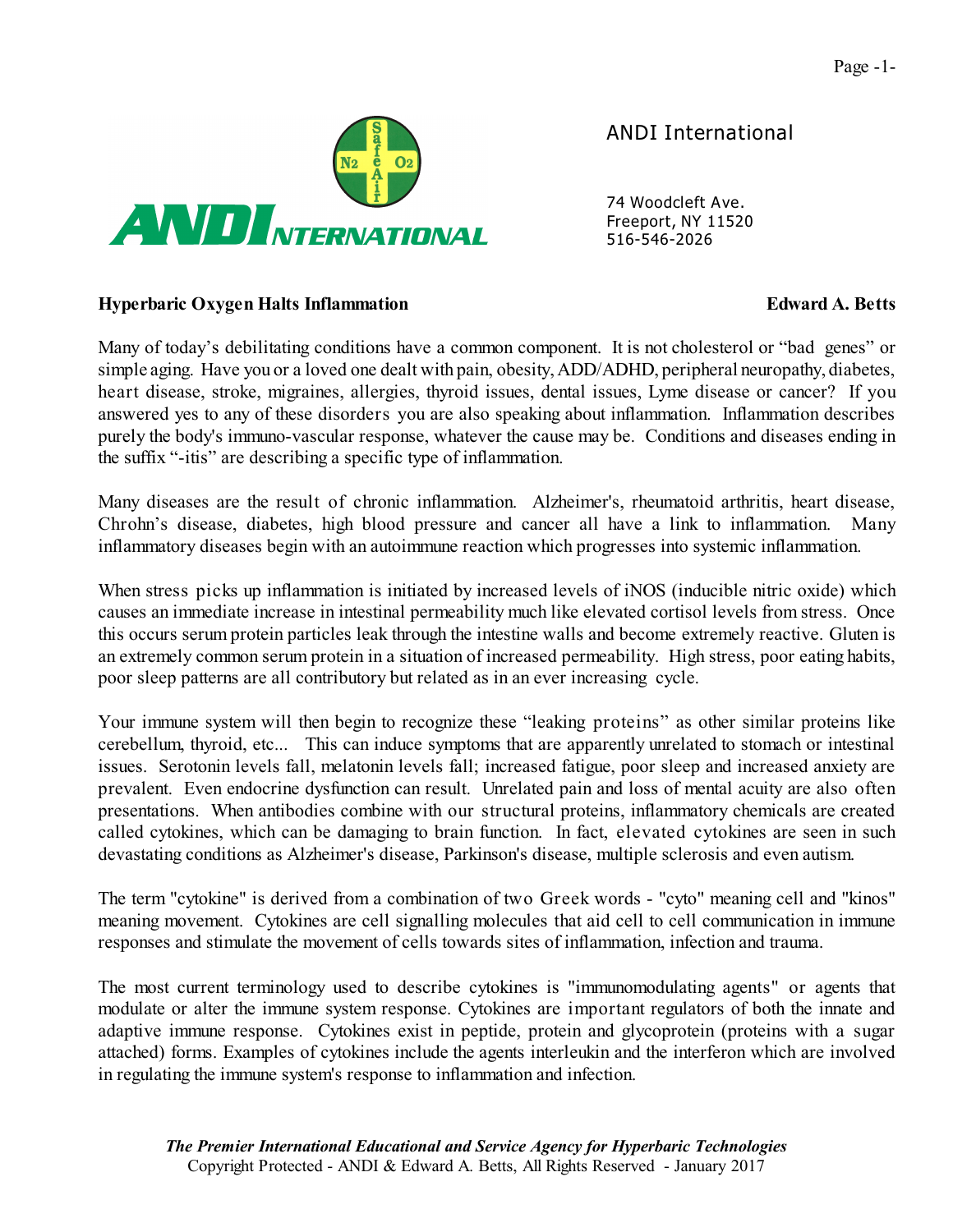# **Hyperbaric Oxygen Halts Inflammation Edward A. Betts**

A particular cytokine may exhibit:

Autocrine action by binding to receptor on the membrane of the same cell that secreted it. Paracrine action binding to receptors on a target cell in close proximity to the producer cell. Endocrine activity by traveling through circulation and acting on target cells in distant parts of the body.

Cytokines can regulate cellular activity in a coordinated interactive way due to the following attributes: *Pleiotrophy* - one cytokine has many different functions.

*Redundancy* - several different cytokines can mediate the same or similar functions.

*Synergism* - occurs when the combined effect of two cytokines on cellular activity is greater than the additive effects of individual cytokines

| <b>Disease</b>           | <b>Mechanism</b>                                                                                                              |
|--------------------------|-------------------------------------------------------------------------------------------------------------------------------|
| Allergy                  | 4 Immune Mediated Types + Sensitivities, all of which cause inflammation                                                      |
| Alzheimer's              | Chronic inflammation destroys brain cells                                                                                     |
| Anemia                   | Inflammatory cytokines inhibit erythropoietin production                                                                      |
| Ankylosing Spondylitis   | Inflammatory cytokines induce autoimmune reactions against joint surfaces                                                     |
| Asthma                   | Inflammatory cytokines induce autoimmune reactions against airway lining                                                      |
| Autism                   | Inflammatory cytokines induce autoimmune reactions in the brain arresting<br>right hemisphere development                     |
| Arthritis                | Inflammatory cytokines destroy joint cartilage and synovial fluid                                                             |
| Carpal Tunnel Syndrome   | Chronic inflammation causes excessive muscle tension shortening tendons<br>in the forearm and wrist compressing the nerves    |
| Celiac                   | Chronic immune mediated inflammation damages intestinal lining                                                                |
| Crohn's Disease          | Chronic immune mediated inflammation damages intestinal lining                                                                |
| Congestive heart failure | Chronic inflammation contributes to heart muscle disease                                                                      |
| Eczema                   | Chronic inflammation of the gut and liver with poor detoxification and often<br>antibodies against Transglutaminase -3        |
| Fibromyalgia             | Inflamed connective tissue often food allergy related and exacerbated by<br>secondary nutritional and neurological imbalances |
| Fibrosis                 | Inflammatory cytokines attack traumatized tissue                                                                              |

Here is a partial list of diseases that have a relationship to inflammation: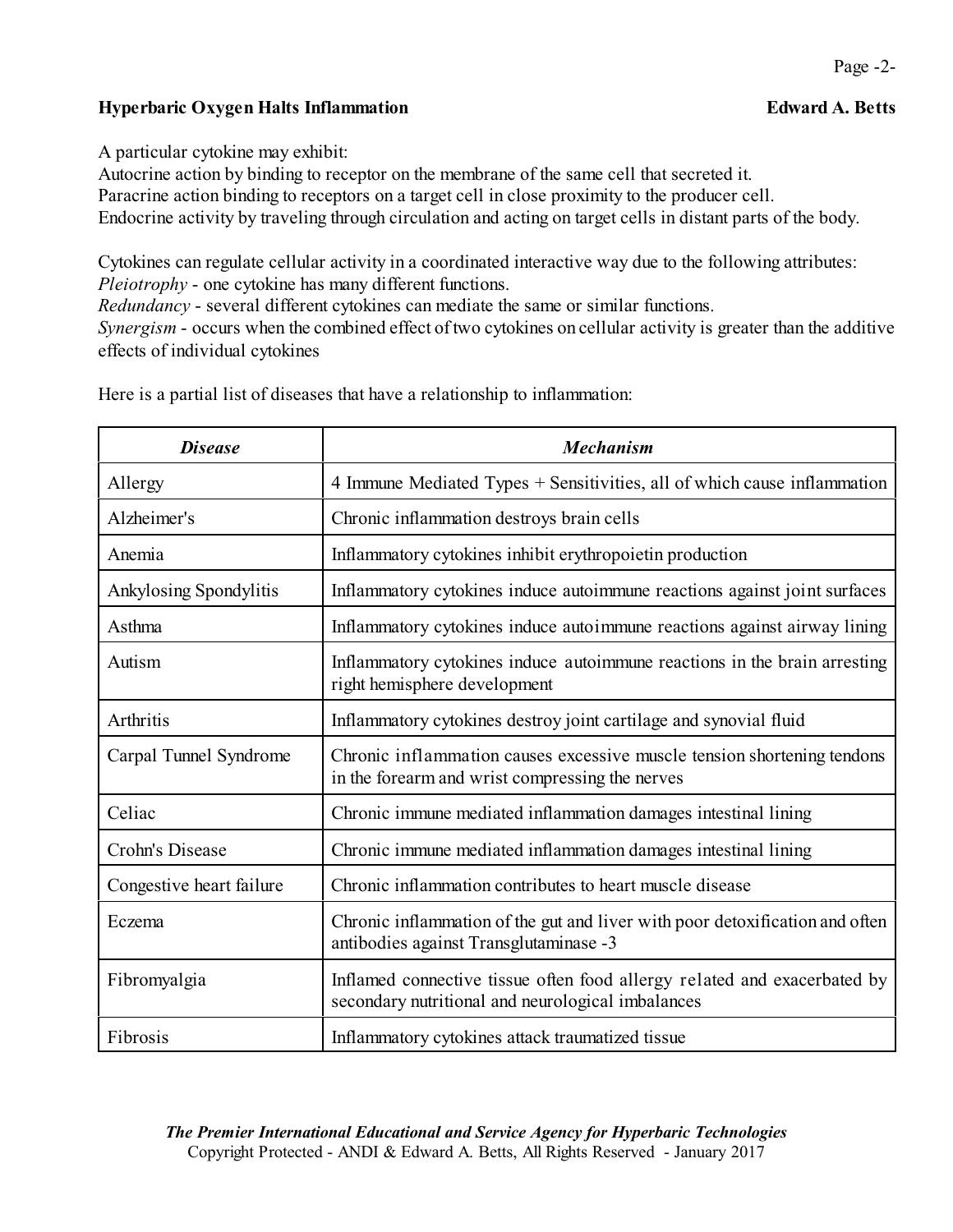| <b>Gall Bladder Disease</b> | Inflammation of the bile duct or excess cholesterol produced in response to<br>gut inflammation                                |
|-----------------------------|--------------------------------------------------------------------------------------------------------------------------------|
| <b>GERD</b>                 | Inflammation of the esophagus and digestive tract are nearly always food<br>sensitivity and pH driven                          |
| Guillain-Barre              | Autoimmune attack of the nervous system often triggered by autoimmune<br>response to external stressors such as vaccinations   |
| Hashimoto's Thyroiditis     | Autoimmune reaction originating in the gut triggered by antibodies against<br>thyroid enzymes and proteins                     |
| Heart attack                | Chronic inflammation contributes to coronary atherosclerosis                                                                   |
| Hepatitis                   | Inflammation of the liver                                                                                                      |
| Kidney failure              | Inflammatory cytokines restrict circulation and damage nephrons and tubules<br>in the kidneys                                  |
| Lupus                       | Inflammatory cytokines induce an autoimmune attack against connective<br>tissue                                                |
| Multiple Sclerosis          | Inflammatory cytokines induce autoimmune reactions against myelin                                                              |
| Neuropathy                  | Inflammatory cytokines induce autoimmune reactions against myelin and<br>vascular and connective tissues which irritate nerves |
| Pancreatitis                | Inflammatory cytokines induce pancreatic cell injury                                                                           |
| Psoriasis                   | Chronic inflammation of the gut and liver with poor detoxification                                                             |
| Polymyalgia Rheumatica      | Inflammatory cytokines induce autoimmune reactions against muscles and<br>connective tissue                                    |
| Rheumatoid Arthritis        | Inflammatory cytokines induce autoimmune reactions against joints                                                              |
| Scleroderma                 | Inflammatory cytokines induce an autoimmune attack against connective<br>tissue                                                |
| Stroke                      | Chronic inflammation promoted thromboembolic events                                                                            |
| Surgical complications      | Inflammatory cytokines (often pre-dating the surgery) slow or prevent<br>healing                                               |
| Vasculitis                  | Inflammation of blood vessels including both arteries and veins                                                                |

**Conquering inflammation is a cornerstone of anti-aging medicine.** Managing inflammation is a primary prophylactic and can reverse many chronic conditions. New scientific research now shows how hyperbaric oxygen therapy (HBOT) reverses inflammation in a healthier and safer method than pharmaceuticals. Also HBOT has minimal adverse side-effects. HBOT is one of the safest medical modalities available today.

*The Premier International Educational and Service Agency for Hyperbaric Technologies* Copyright Protected - ANDI & Edward A. Betts, All Rights Reserved - January 2017